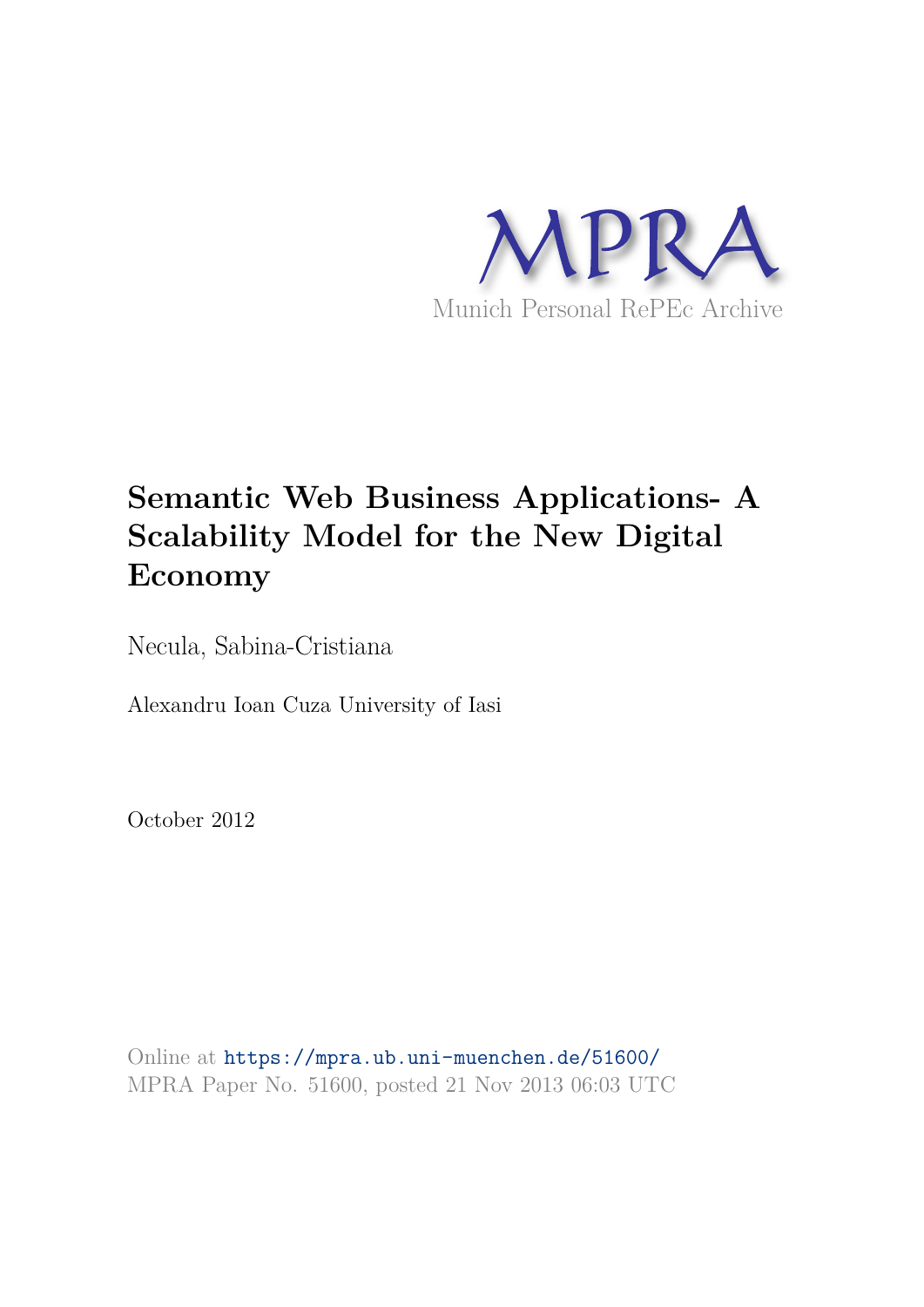## **Semantic Web Business Applications- A Scalability Model for the New Digital Economy**

SABINA-CRISTIANA NECULA Department of Research Alexandru Ioan Cuza University of Iasi Carol I Blvd, no. 22, Iasi, 700505 ROMANIA [sabina.mihalache@gmail.com](mailto:sabina.mihalache@gmail.com) [http://wwww.knowledgedecisionmaking.ro](http://wwww.knowledgedecisionmaking.ro/) 

*Abstract: -* Semantic web technologies are considered to be the next wave for web technologies related with

rich internet web applications, content management, and document and information management. The most promising semantic web applications for business domain are considered to be the semantic web business portals which integrate diverse business information. Because semantic web applications are working with ontologies or data vocabularies there is a need to permanently assure the links between publicly available vocabularies on the web disposed at different addresses and diverse information which comes from different web sources. This means for semantic web business applications a scalability problem.

The present paper discusses the architecture of semantic web business application useful for assuring the scalability. We discuss the scalability problem in terms of data access and information retrieval. We conduct a series of experiments in order to test the scalability problems. Finally a so called scalability model is proposed. The main contributions of the present paper consist in presenting the main problems that a semantic web

business application presents in terms of scalability. We also contribute to the semantic web business applications field by presenting a framework to measure scalability.

*Key-Words: -* semantic web, scalability, model, new digital economy, RDF, OWL

## **1 Introduction**

The digital economy is also sometimes called the Internet Economy, the New Economy, or Web Economy. In this new economy, digital networking and communication infrastructures provide a global platform over which people and organizations devise strategies, interact, communicate, collaborate and search for information [11].

The characteristics of interacting and communication are closely related to the aspects referring to the information exchange and, possibly, knowledge exchange in the form of best practices, case studies or other knowledge formalisms.

 If the infrastructure is defined by the existing hardware capabilities and Internet technologies it cannot be said that the practical ways of collaborating are definitely defined. For the moment, users can exchange information over the Internet but any information provider has the interest of being the first in providing the meaningful information and the user has the interest to obtain rapidly and free the most relevant information.

A relatively new and very promising technology is the semantic web technology. The term and concept of semantic web is not so new, it is closely related to Artificial Intelligence but the practical application is very new, and it was initiated by the Linked Open Data project.

Since the whole Semantic Web community started to participate in the challenge that Linked Open Data proposed, diverse technologies appeared: tools for indexing information, tools to validate the structure of the files, tools to store information, standards to represent data, tools to access and query information, and tools to visualize information.

The main business activities or application fields in which semantic web technologies promise to offer great advantages are considered to be: E-Government, stock exchange, organizational portals and e-commerce/ advertising. It seems that any domain which deals with a lot of data coming from different sources or has a lot of meanings and it might be publicly available on the web is suitable for semantic web technology.

Apart from considering a relative new technology, semantic web proves to be suitable for the semantic requirements posed by business applications: E-government applications need data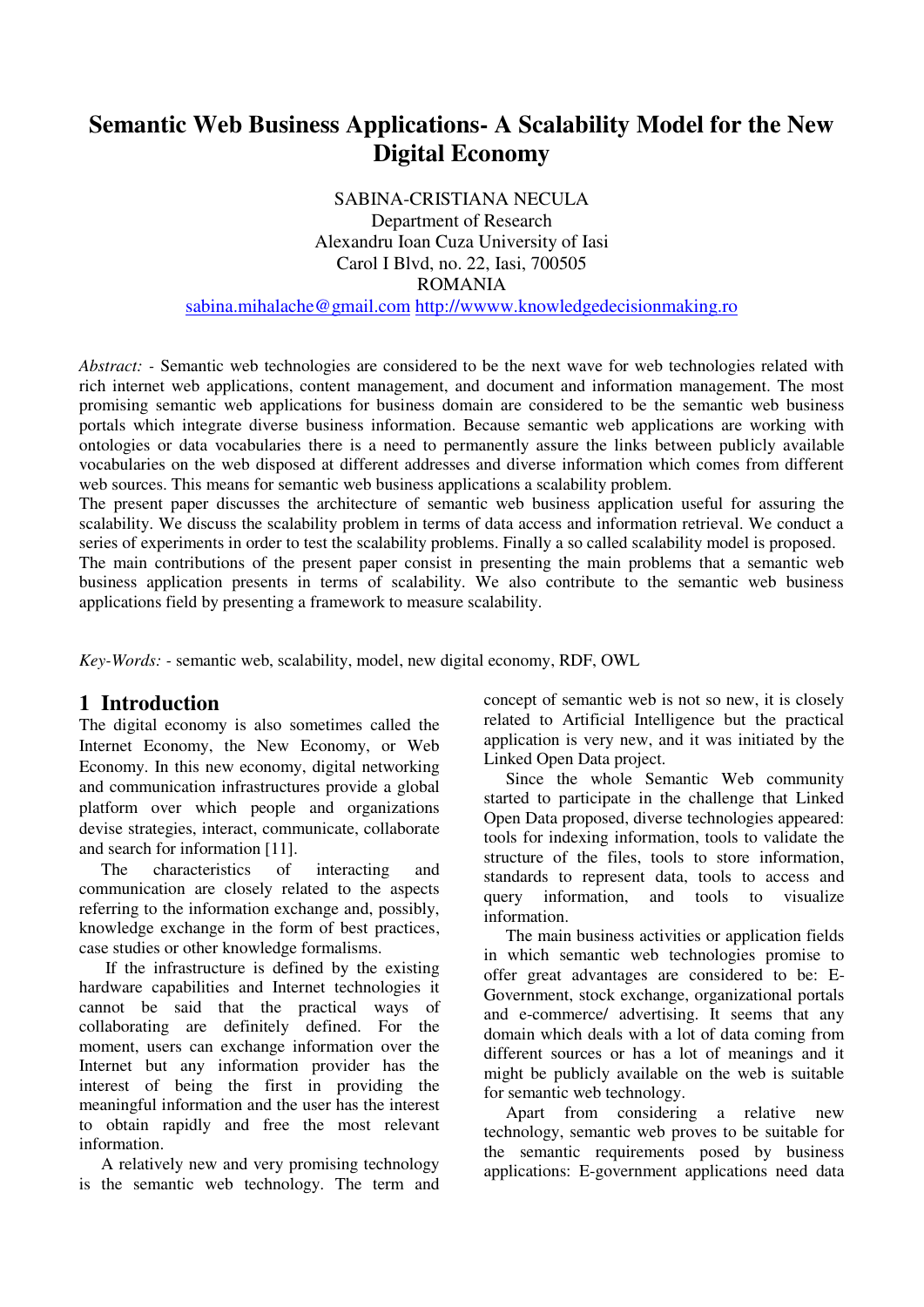which comes from a lot of different sources, stock exchange applications need to integrate data from different sources and to offer different facets for those data, organizational portals are inherently needing web data for their organizational users and also need to structure data for their own uses, and advertising need various semantically descriptions for the products. It seems that the main issues involved by the relatively small application of the semantic web technology in the business domain relates to technical aspects that semantic web technology poses and not to the business domain. In contrary, the business domain seems to require this promising semantic web technology.

The current promises of semantic web technologies are for 1) data integration by interposing a meta data layer which semantically describes data and for 2) semantic search by offering end-users different web sources as response to the key words that they use in their web searches.

The standard format to represent data for semantic web applications is Resource Description Format (RDF) which will be treated by this article in a following section.

We address the problem of scalability for semantic web business application by discussing the results obtained from a survey through which we intended to define the necessary variables in assuring the scalability. In the next section we discuss the research model proposed by the present article. Another section is dedicated to survey's analyze and another one to the scalability model. Discussions and conclusions are presented in different sections.

## **2 Problem Formulation**

We initiate the research by discussing the problem statement. It seems that, for the moment, there is a whole theory related to semantic web, there is available a set of Internet technologies, but it is not quite clear what are the best semantic web technologies needed to assure the scalability of semantic web applications.

Particularly, an algorithm, design, networking protocol, program, or other system is said to scale if it is suitably efficient and practical when applied to large situations (e.g. a large input data set, a large number of outputs or users, or a large number of participating nodes in the case of a distributed system).

Normally the semantic model would have the capacity to scale, because the semantic model is designed to create links between various meanings. It is normal to think that all these networks of

meanings will create technical problems, but also applicability problems.

The studies dedicated to scalability discuss the horizontal scalability and vertical scalability. To scale horizontally (or scale out) means to add more nodes to a system, such as adding a new computer to a distributed software application. An example might be scaling out from one Web server system to three. To scale vertically (or scale up) means to add resources to a single node in a system, typically involving the addition of CPUs or memory to a single computer. Such vertical scaling of existing systems also enables them to use virtualization technology more effectively, as it provides more resources for the hosted set of operating system and application modules to share.

When discussing the semantic web scalability we must cite these sources:

• Prolog-based Infrastructure for RDF: Scalability and Performance – storage has achieved about 40 million triples [9]

• 3store: Efficient Bulk RDF Storage - has achieved about 20 million triples and 5000 classes and properties [5]

• Tucana Semantic Analysis and Interoperability – has achieved about 100 million statements (32 bit) or 1 billion statements (64 bit), with most recently the 32 bit increased to 350 million RDF statements (Northrop Grumman on Tucana) [8]

We will treat the problem of scalability from the semantic model point of view and from the semantic web technology point of view. In order to do this we proposed a research model, we defined some variables in order to test the research hypothesis that we proposed and, finally, we defined a scalability model. We treat in the next section the research design.

## **3 Research design**

There have been many studies on the systems' scalability. The current semantic web technology have to offer scalability in order to have success.

There are some questions which arise in this context: 1) in which way the semantic web model can raise the scalability of actual enterprise systems? 2) what are the particularities of semantic web technologies which can create problems to the scalability of semantic web model?

Most of all previous studies focus on technical scalability [7, 5].

In this study, we focus on analyzing the technological limitations which are interrelated with the requirements of semantic web applications in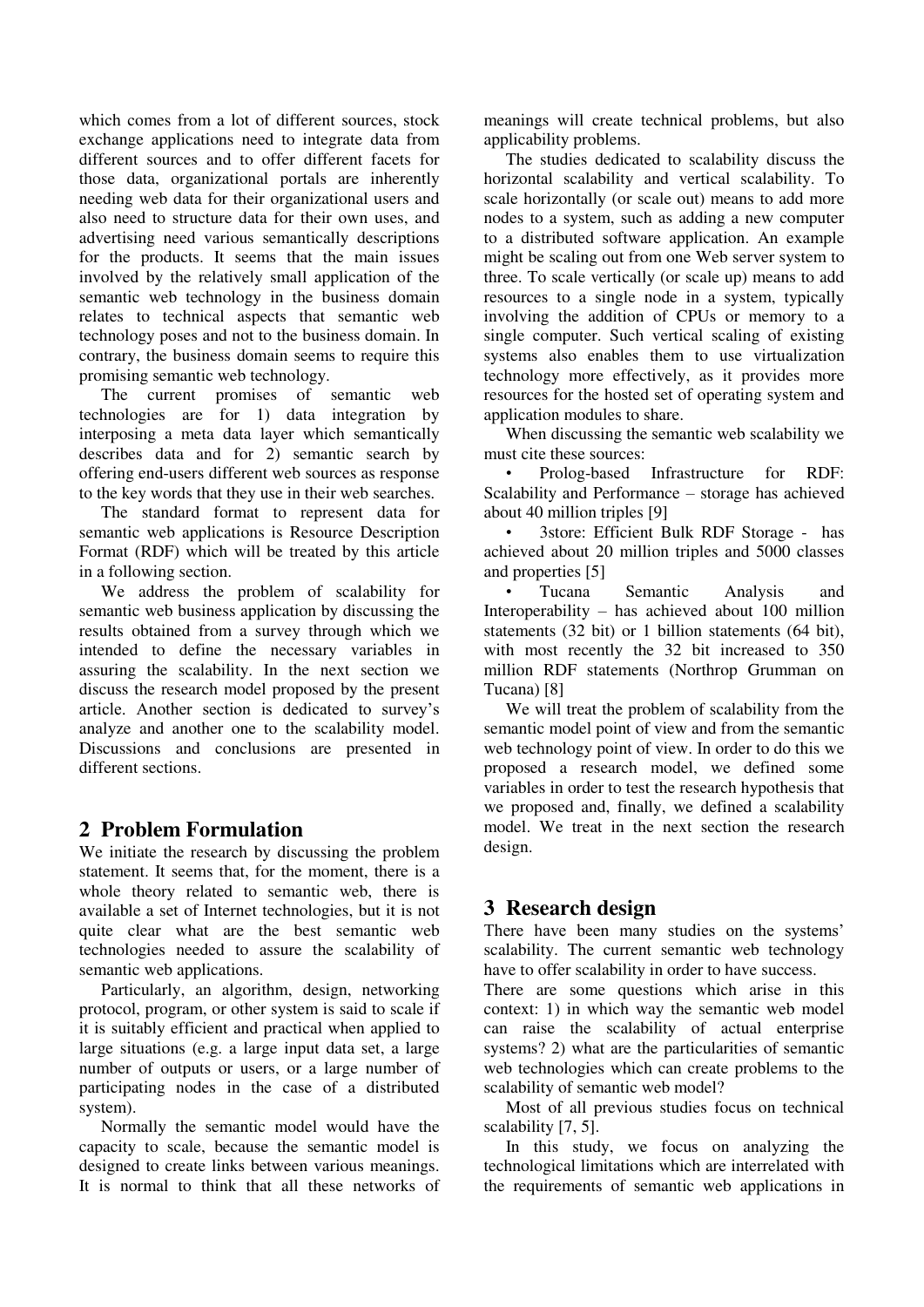business domain in order to delimitate a scalability model. We propose the research model shown in Fig. 1.

Semantic web model raise the scalability of enterprise systems The number of *links from the RDF model*  The number of *namespaces from the RDF* model Semantic web technology influences the scalability of semantic enterprise systems trough *Horizontal scaling Vertical scaling* 

Fig. 1 The research model

Table 1 provides the definition of the factors listed in Fig. 1, and indicates the number of items used to measure each construct.

Table 1. Definition of the variables considered by the scalability model of business semantic web application

| Factors/Variables        | Definition                                                                                                                     |
|--------------------------|--------------------------------------------------------------------------------------------------------------------------------|
| 1. Factors determined by |                                                                                                                                |
| the semantic web model   |                                                                                                                                |
| 1.1 The number of URIs   | The number of individual<br>entities which<br>have<br>attached<br>semantic<br>meanings                                         |
| 1.2 The number<br>of     | The number of ontologies/                                                                                                      |
| namespaces               | vocabularies                                                                                                                   |
| 2. Factors determined by |                                                                                                                                |
| semantic web technology  |                                                                                                                                |
| 2.1 Vertical scaling     | Improving the hardware                                                                                                         |
| 2.2 Horizontal scaling   | performance on the same<br>machine<br>Semantic web business<br>application processed on<br>multiple machines (farm<br>servers) |

We derived two main hypotheses from the research model.

H1: the semantic web model presents advantages for scaling enterprise systems to bigger data sets and to offer more meanings for information

H2: the semantic web technology influences the technical scalability of semantic web business applications.

#### **4 The scalability model**

In the following, we divide our discussion into different aspects to treat according to our research design: semantic web technology and semantic model.

#### **4.1. Semantic Web technology**

Semantic web found its practical applications in the form of Linked Open Data. The goal of the W3C Semantic Web Education and Outreach group's Linking Open Data community project is to extend the Web with a data commons by publishing various open datasets as RDF on the Web and by setting RDF links between data items from different data sources. In October 2007, datasets consisted of over two billion RDF triples, which were interlinked by over two million RDF links [4]. By September 2011 this had grown to 31 billion RDF triples, interlinked by around 504 million RDF links.

Tim Berners-Lee outlined four principles of linked data in his Design Issues: Linked Data note, paraphrased along the following lines:[2]

1. Use URIs to identify things.

2. Use HTTP URIs so that these things can be referred to and looked up ("dereferenced") by people and user agents.

3. Provide useful information about the thing when its URI is dereferenced, using standard formats such as RDF/XML.

Include links to other, related URIs in the exposed data to improve discovery of other related information on the Web.

Vertical scaling consists in replacing existent hardware resources with new ones with a higher degree of performance.

Semantic web needs high processing speed and for this not only the processing speed of the CPU us useful but the speed to access data is also very important.

Therefore there is a need that the semantic database be available on memory storages which offer fast data access.

For this, from the existent memory storages the most suitable to assure fast data access is the Random Access Memory (RAM). The most common RAM capacity existent on the market is of 8 GB. This means that the models which can be loaded by this dispositive cannot be bigger than 8 GB. We observe a limitation on the performance of semantic database.

Given this limitation any semantic web application developer will look to assure the horizontal scalability.

The horizontal scalability raises the problem of partitioning a big data set on multiple systems which can be accessed in parallel. In order to realize this there is a need of a data management system which can assure the sharing of files so that any request on data be routed directly to the system which has the most relevant data to answer to the queries.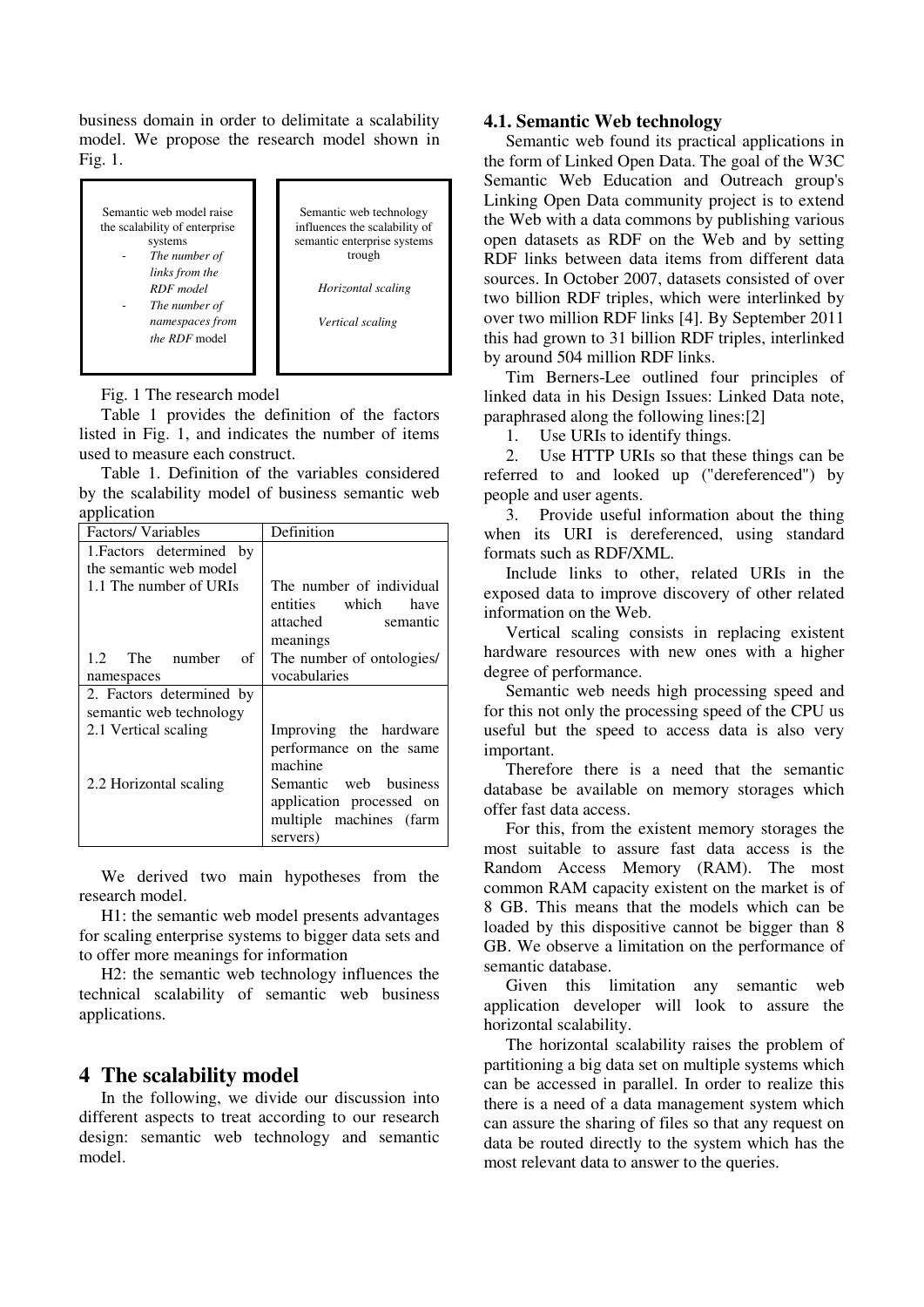But the horizontal scaling not only requires a semantic data management system. It is also a problem of partitioning namespaces because every URI is described by different namespaces. We will discuss the semantic model in the next subsection to understand better the problem of semantic relations.

Open Data generates economic benefit especially when data can be linked in new ways according to an online surveys conducted by SWC in March 2012. 75,7% from 113 respondents agreed with this fact. As for the most relevant options for enterprises to make use of open data the respondents said that these are: applications (73,9%), business intelligence (63%), vizualization (71,7%) [3].

There are a lot of data sets which form together the Cloud Diagram. We ennumerate: Dbpedia, Freebase, OpenCyc, Geonames, LinkedGeoData, BBC, data.gov.uk and data.gov, DBLP, UniProt, KEGG, PubMed, Gene Ontology.

Considering the problem of existing vocabularies for retail and commerce we discuss the GoodRelations ontology ( http://purl.org/goodrelations/

http://www.bestbuy.com/) has provided a richer ontology for describing many aspects of ecommerce, such as businesses, products and services, offerings, opening hours, and prices. GoodRelations has seen significant uptake from retailers such as Best Buy and Overstock.com (http://www.overstock.com/ ) seeking to increase their visibility in search engines such as Yahoo! and Google, that recognise data published in RDFa using certain vocabularies and use this data to enhance search results.

Building semantic web applications means to integrate data from different sources described with different vocabularies. The most often used vocabularies are: Friend-of-a-Friend (FOAF), SIOC, DOAP, Dublin Core, Review Vocabulary, GoodRelations, Music Ontology, Organization Ontology, Linking Open Description of Events (LODE). Google, Yahoo! and Bing are using schema.org which is a vocabulary that can be integrated directely into html pages. The operators of the world's largest search engines propose to mark up website content as metadata about itself, using microdata, according to their schemas. Those schemas can be recognized by search engine spiders and other parsers, thus gaining access to the meaning of the sites.

Currently the main problems that semantic web technology presents for the practical application are: 1) the relative exponential growth of the datasets, namespaces, SPARQL endpoints, 2) the lack of proper semantic web technologies useful for managing RDF triples in a distributed manner and 3) the lack of understanding the potential of this technology for the web sites owners. The whole concept of Open Linked Data consists in publishing and consuming linked open data. Even if technologies are available the main step is represented by publishing semantic data and this step can be realized only by web sites owners.

The fault has been in the software paradigm and indexing paradigm and perhaps other data representation paradigms, because be it an AI language, existing RDBMS or OODMS data system, or even a "native" storage system, they all are limited by 250 million triples, and most choke well before that. While useful, we should not have to look to 64 bit computing to overcome these limits, but rather combine it with a better understanding of what is appearing to be a truly unique data storage paradigm.

#### **4.2. Semantic model**

The Resource Description Format (RDF) is a data model usefull to describe resources as subjectpredicate-object. There are two serialization formats: RDF/XML and RDFa. The subject is an URI which describes the resource. The predicate is identified by an URI which belongs to an ontology. The object is a literal or an URI to another resource related to the subject.

Every vocabulary/ ontology has a namespace which can be addressed locally if the semantic web application uses a triple store or on the web. An example of a locally stored vocabulary is presented in Fig. 2. Usually a vocabulary contains classes and properties.

| <rdf:rdf< th=""></rdf:rdf<>                                                                          |
|------------------------------------------------------------------------------------------------------|
| xmlns:rdf="http://www.w3.org/1999/02/22-rdf-syntax-ns#"                                              |
| xmlns:rdfs="http://www.w3.org/2000/01/rdf-schema#"                                                   |
| xmlns:swrc="http://ontoware.org/swrc/swrc v0.3.owl#"                                                 |
| xml:base="http://www.example.org/researcher#">                                                       |
| <rdf:description rdf:id="AcademicEvent"></rdf:description>                                           |
| <rdf:type rdf:resource="http://www.w3.org/2000/01/rdf-schema#Class"></rdf:type>                      |
|                                                                                                      |
| <rdf:description rdf:id="Conference"></rdf:description>                                              |
| <rdf:type rdf:resource="http://www.w3.org/2000/01/rdf-schema#Class"></rdf:type>                      |
| <rdfs:subclassof rdf:resource="http://ontoware.org/swrc/swrc_v0.3.owl#Conference"></rdfs:subclassof> |
| <rdfs:subclassof rdf:resource="#AcademicEvent"></rdfs:subclassof>                                    |
|                                                                                                      |
| Fig. 2. The researcher ontology                                                                      |

In the linked data, usually every class which belongs to a vocabulary is described as a sub-class of at least another vocabulary. Also, every class is described by using properties belonging to different vocabularies. Once the ontology is designed and available anyone can describe data according to the ontology.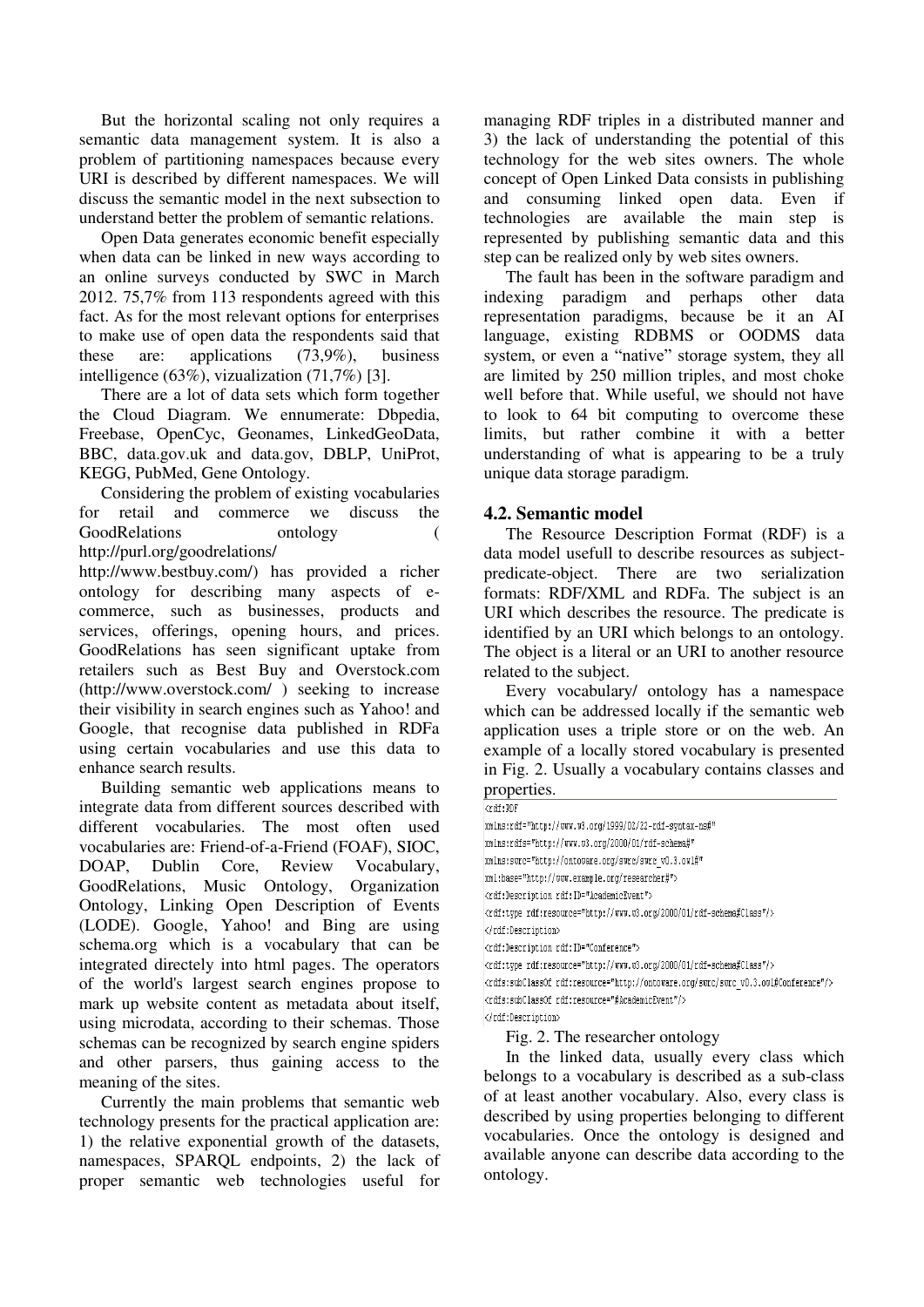Given the above examples it is easy to imagine that the management of the relations created by referring to various vocabularies and URIs is difficult to partition in order to assure the horizontal scaling.

After discussing the aspects related to the semantic model and to the semantic web technology and basing on our variables we provide the architecture elements that respect or scalability model.

The architectural elements needed for the vertical scaling (possible up to the limit of 8 GB of one RDF file) are the quality of the semantic model provided by the semantic web application developer (the number of URIs, the number of namespaces).

The architectural elements needed for the horizontal scaling (needs the existence of distributed management systems) – are the quality of the semantic descriptions realized by every site owner and the availability of proper vocabularies in order to describe data.

### **5 Discussions**

In this paper we conducted a methodology which intended to find the variables needed in order to define the scalability of the business semantic web applications. We wanted to demonstrate that the users of computer-based applications from business activities are using information that comes from different sources. We also observed the fact that these users consider that they use a lot of digitalized information in their activities but this information is not properly integrated.

Starting from the existing studies and theories we identified the main variables that our survey addresses in order to propose the architectural elements needed for semantic web based applications.

We found out that the semantic model has the ability to scale enterprise computer-based applications by its capacity to model relations between concepts, instances and properties.

We also found out that users need and want this kind of semantic interoperability.

In the end, we discussed the main challenges that the existent semantic web technologies have for the proper application in the business domain and we found out that even if there are available the necessary hardware capacities there still are some problems to address. These problems relate to the necessary technology needed to work with the semantic model.

We also found out that there are differences between the semantic web application developer, the end-user and the site owner. Where the semantic web application developer overcome the challenge of managing diverse RDF files, there is a definitely necessity that every site owner describe its data according to common and accepted vocabularies developed by the semantic web community.

## **6 Conclusion**

The main contribution of our paper consists in defining the architectural aspects of the semantic web business applications which raise problems in assuring the scalability.

We consider that our model can be a framework to analyze the limits and the advantages of current semantic web applications and also a framework for the aspects important to take into consideration in semantic web applications developing.

Given the practical usefulness we expect that actual semantic web based developers realize that it is not possible for the moment to scale the semantic web technology to the entire Internet sets of data. Even so, with careful considerations valuable semantic web applications can be developed. There are not impossible limits at all. Of course there are limits for semantic Google but not for semantic web applications in business.

Our model has implications for software engineering given the aspects concerning the semantic model. Also, we consider that our model has implications in establishing good semantic web application requirements.

## **Acknowledgement**

This work was supported by CNCSIS-UEFISCSU, project number PN II-RU code 188/2010.

#### *References:*

- [1] T. Berners Lee, 2000, http://www.w3.org/2000/Talks/1206 xml2k-tbl/slide10-0.html
- [2] T. Berners-Lee, T., 2006, Linked Data Design Issues, http://www.w3.org/DesignIssues/LinkedDat a.html
- [3] A. Blumauer, SWC, 2012, Open Data for Enterprises, http://www.slideshare.net/ABLVienna/open -data-for-enterprises-12126124
- [4] D. Fensel, F. M. Facca, E. Paslaru Bontas Simperl, I. Toma: Semantic Web Services. Springer 2011: I-XI, 1-357
- [5] S. Harris, N. Gibbins, 3store: Efficient Bulk RDF Storage, Project Report,